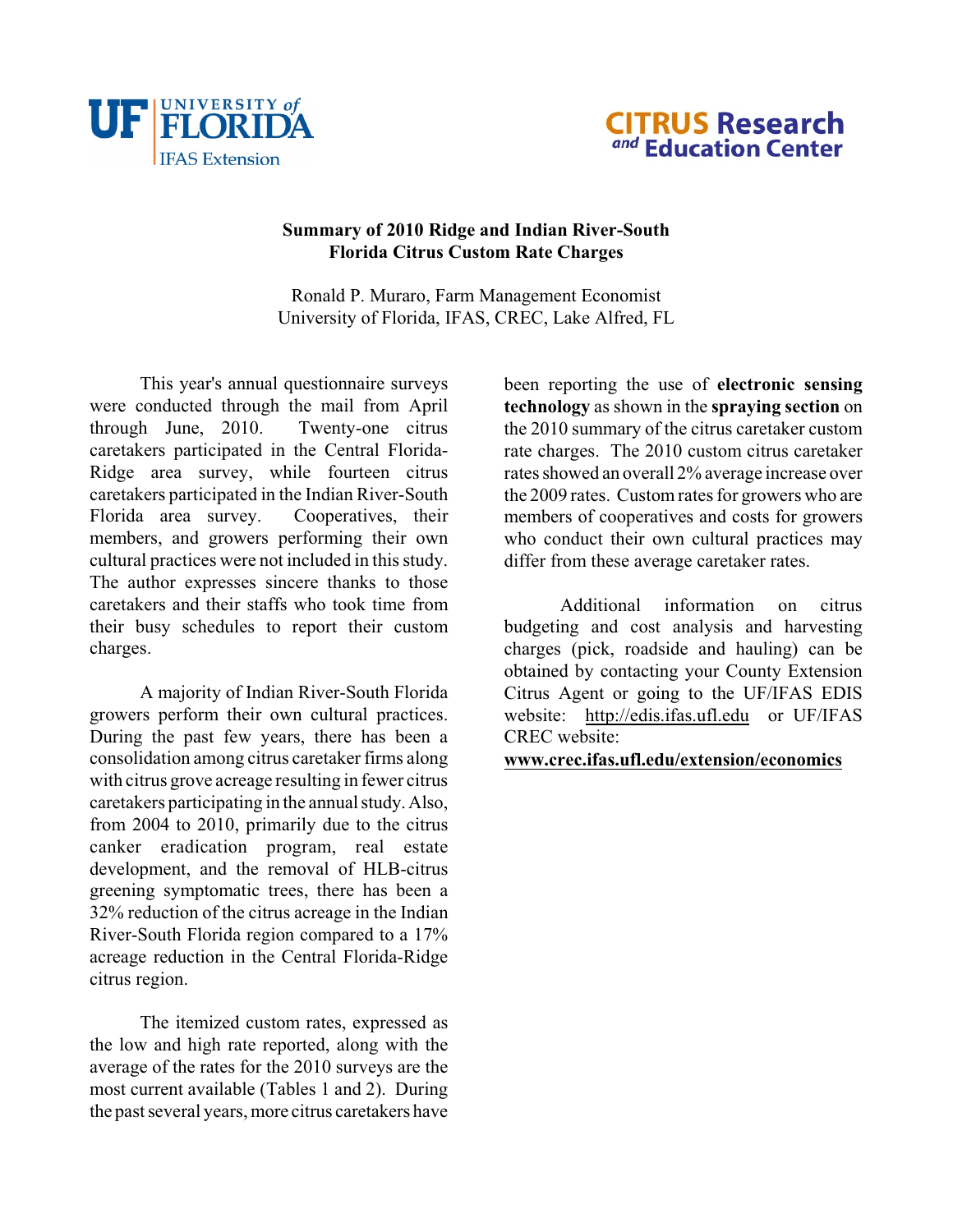| Grove Practice                                                 | Unit | Range of Rate<br>Reported       |                           | Average<br>Rate <sup>y</sup> | Comments                                                     |
|----------------------------------------------------------------|------|---------------------------------|---------------------------|------------------------------|--------------------------------------------------------------|
| <b>CULTIVATION AND EQUIPMENT:</b>                              |      |                                 |                           |                              |                                                              |
| Labor                                                          | Hour | \$13.00-                        | \$20.00                   | \$15.49                      | Plus transportation                                          |
| Mechanic Labor                                                 | Hour | $25.00 -$                       | 39.50                     | 33.32                        |                                                              |
| Mechanic Labor with Truck                                      | Hour | $45.00 -$                       | 65.00                     | 56.25                        |                                                              |
| Rotovate                                                       | Hour | 35.00-                          | 55.00                     | 43.79                        |                                                              |
| Disc 7'                                                        | Hour | 33.50-                          | 45.00                     | 36.87                        | Averaged \$12.75/acre                                        |
| Disc 9'-10'                                                    | Hour | 34.00-                          | 54.00                     | 41.20                        |                                                              |
| Disc 9'-10'                                                    | Acre | $10.00 -$                       | 15.00                     | 12.08                        | One-way discing                                              |
| Chop                                                           | Hour | 33.50-                          | 52.00                     | 41.78                        | Averaged \$12.66/acre                                        |
| Mow 5'-7'                                                      | Hour | $31.10 -$                       | 45.00                     | 37.96                        |                                                              |
| Mow 9'-12'                                                     | Hour | $36.70 -$                       | 42.00                     | 38.18                        |                                                              |
| Mow 5'-7'                                                      | Acre | $12.00 -$                       | 15.00                     | 13.57                        |                                                              |
| Mow 9'-12'                                                     | Acre | 11.00-                          | 15.00                     | 13.02                        |                                                              |
| Mow 15'-16'                                                    | Acre | $13.25 -$                       | 15.00                     | 14.02                        | Averaged \$45.00/hour                                        |
| Herbicide <sup>z</sup> (Strip/Band--Single Boom)               | Acre | 14.00-                          | 18.00                     | 15.50                        | Plus materials                                               |
| Herbicide <sup>z</sup> (Strip/Band--Double Boom)               | Acre | $12.00 -$                       | 18.90                     | 15.17                        | Plus materials                                               |
| Herbicide <sup>z</sup> (Chemical Mow)                          | Acre | $3.50 -$                        | 8.00                      | 5.67                         | Plus materials                                               |
| Temik <sup>z</sup>                                             | Acre | $14.00 -$                       | 20.00                     | 16.75                        | Plus materials                                               |
| Plow                                                           | Hour | 29.80-                          | 40.00                     | 37.07                        |                                                              |
| Deviner                                                        | Hour | 38.00-                          | 52.00                     | 43.91                        |                                                              |
| <b>Bush Hog</b>                                                | Hour | 33.50-                          | 60.50                     | 41.34                        | Averaged \$14.50/acre                                        |
| Backhoe                                                        | Hour | $40.00 -$                       | 55.00                     | 47.40                        |                                                              |
| Pickup Truck with Driver                                       | Hour | $30.00 -$                       | 48.00                     | 36.92                        | One reporting \$25.00/day; Average miles/year: 24,567        |
| Flatbed Transport Truck with Driver                            | Hour | 50.00-                          | 75.00                     | 64.00                        | Average miles/year: 25,087                                   |
| Tractor with Driver                                            | Hour | $30.00 -$                       | 43.65                     | 35.95                        |                                                              |
| Water/Supply Truck                                             | Hour | $33.25 -$                       | 52.00                     | 37.34                        |                                                              |
| ATV with Driver                                                | Hour | $23.50 -$                       | 39.00                     | 29.57                        |                                                              |
| SPRAYING:2                                                     |      |                                 | PTO AIR BLAST SPRAYER     |                              |                                                              |
|                                                                |      |                                 |                           |                              |                                                              |
|                                                                |      |                                 | 1,000 Gallon Tank with    |                              |                                                              |
|                                                                |      |                                 | <b>Electronic Sensing</b> |                              |                                                              |
|                                                                |      | Low                             | High                      | Average                      |                                                              |
| 500 GPA                                                        | Acre | \$40.00-                        | \$45.00                   | \$42.35                      |                                                              |
| 250 GPA                                                        | Acre | $30.00 -$                       | 38.50                     | 34.62                        |                                                              |
| 150 GPA                                                        | Acre | $26.00 -$                       | 33.00                     | 29.88                        |                                                              |
| 125 GPA                                                        | Acre | 27.00-                          | 33.00                     | 30.69                        |                                                              |
| 100 GPA                                                        | Acre | 22.00-                          | 30.00                     | 24.80                        |                                                              |
| Curtec Sprayer @ 25 GPA                                        | Acre | $\hspace{0.1mm}-\hspace{0.1mm}$ | $\hspace{0.05cm}$         | 24.00                        |                                                              |
| (325 Gallon Tank)                                              |      |                                 |                           |                              |                                                              |
| Low Volume Ground Spray for Psyllid Control                    |      |                                 |                           |                              |                                                              |
| Every Other Middle                                             | Acre | $5.00 -$                        | 12.00                     | 6.87                         | Average 25 acres/hour                                        |
| Every Middle                                                   | Acre | $8.00 -$                        | 19.00                     | 12.08                        | Average 16 acres/hour                                        |
| FERTILIZE AND SOIL AMENDMENTS: <sup>2</sup>                    |      |                                 |                           |                              |                                                              |
| Inject Liquid Fertilizer into Irrigation System                | Hour | \$37.00-                        | \$40.00                   | \$38.22                      | Truck plus labor and plus materials; One reporting \$59.50   |
| Inject Liquid Fertilizer into Irrigation System                | Acre | $3.00 -$                        | 3.50                      | 3.18                         | per application                                              |
| Dry (Bulk)                                                     | Acre | $8.00 -$                        | 13.00                     | 9.96                         |                                                              |
| Dry (Bulk) VRT Spreader - Electronic Sensor                    | Acre | $12.00 -$                       | 15.00                     | 13.15                        |                                                              |
| Lime or Dolomite                                               | Acre | $8.00 -$                        | 15.00                     | 10.82                        |                                                              |
| Lime or Dolomite                                               | Ton  | $8.00 -$                        | 15.00                     | 11.76                        |                                                              |
| Fertilize Young Trees: <sup>2</sup> Hand Spread                | Hour | 13.00-                          | 20.00                     | 15.49                        | Plus transportation and materials                            |
| Fert. Spreader                                                 | Hour | $30.00 -$                       | 45.00                     | 37.37                        | Plus materials; Average \$10.31/acre; VRT spreader @         |
| Ant Bait Application with ATV $\omega$ \$4.00 per acre         |      |                                 |                           |                              | \\$12.00/acre                                                |
| <u>IRRIGATION:</u>                                             |      |                                 |                           |                              |                                                              |
| Microsprinkler                                                 | Hour | 31.00-                          | 35.00                     |                              | 33.14 Start/stop and supervision; truck and driver           |
| Microsprinkler/Drip Irrigation Maintenance - \$3.00/acre/month |      |                                 |                           |                              | Check/repair microsprinkler irrigation system-plus materials |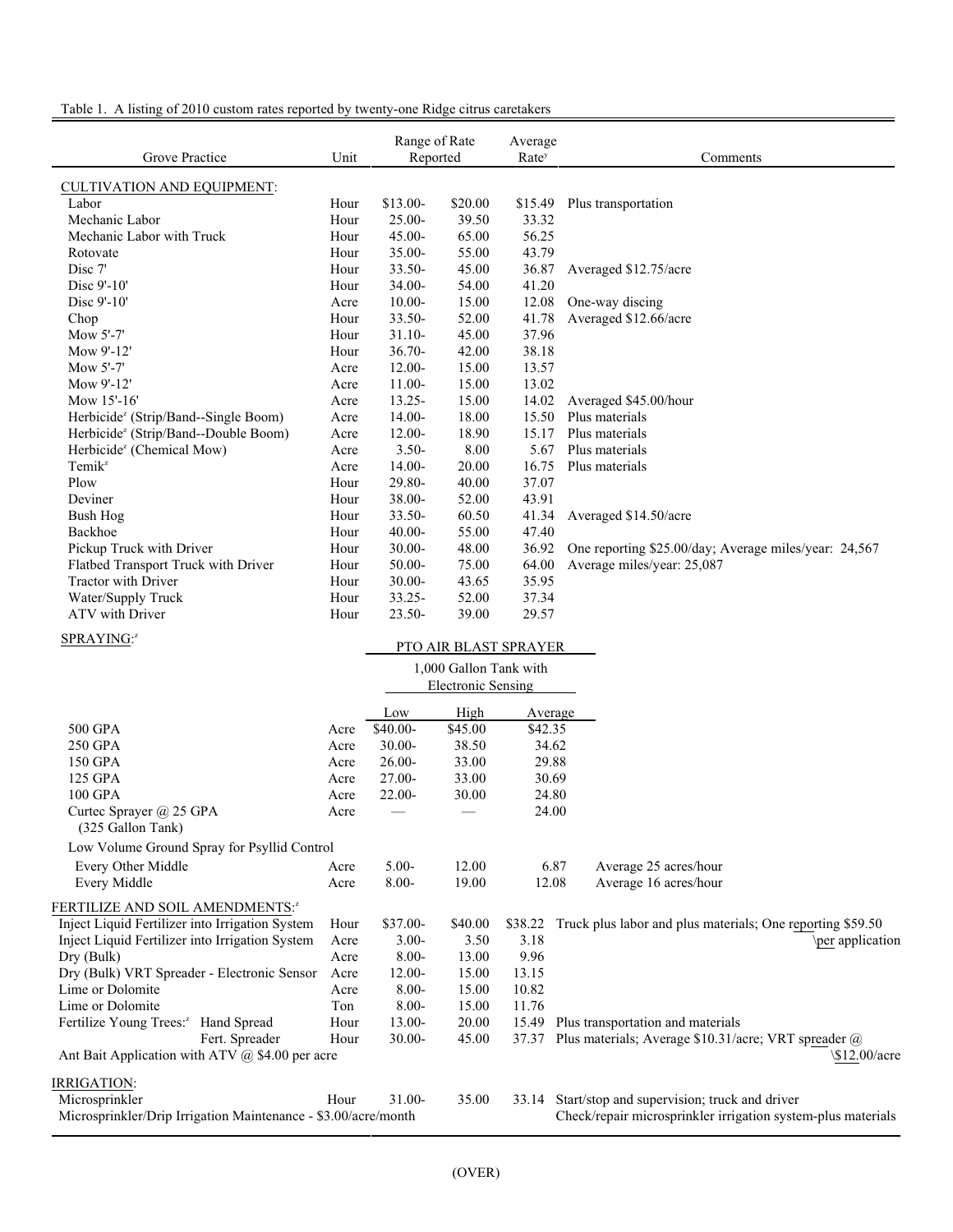## Table 1. A listing of 2010 custom rates reported by twenty-one Ridge citrus caretakers (cont'd.)

| Grove Practice                                                                                                                                                      | Unit                                                   | Range of Rate<br>Reported |               | Average<br>Rate <sup>y</sup> | Comments                                                                             |  |
|---------------------------------------------------------------------------------------------------------------------------------------------------------------------|--------------------------------------------------------|---------------------------|---------------|------------------------------|--------------------------------------------------------------------------------------|--|
| <b>REMOVING TREES:</b>                                                                                                                                              |                                                        |                           |               |                              |                                                                                      |  |
| Tree Shearing (Cutting Tree at Ground Level)                                                                                                                        | Hour                                                   | $$55.00-$                 | \$80.00       | \$65.85                      | Average trees sheared: 5 to 15 trees/hour                                            |  |
| Front-end Loader                                                                                                                                                    | Hour                                                   | 54.00-                    | 80.00         | 66.93                        | Average trees removed: 5 to 15 trees/hour                                            |  |
| Bulldozer                                                                                                                                                           | Hour                                                   | $\equiv$                  |               | 55.00                        |                                                                                      |  |
| Mulching Trees with a Grinder Head                                                                                                                                  | Hour                                                   |                           |               | 115.00                       | 7 to 15 trees per hour depending on tree size                                        |  |
| PRUNING:                                                                                                                                                            |                                                        |                           |               |                              |                                                                                      |  |
| Rehab or Freeze Damage Pruning - \$5.50/tree; Power Saw with Operator - Averaged \$25.70/hour<br>Hedging:                                                           |                                                        |                           |               |                              |                                                                                      |  |
| Single Side (Tractor Mounted)                                                                                                                                       | Hour                                                   | $$65.00-$ \$ 87.00        |               | \$ 77.54                     |                                                                                      |  |
| Double Side (Self Propelled)                                                                                                                                        | Hour                                                   | 250.00-                   | 290.00        |                              | 273.12 8 to 20 acres/hour depending on wood size                                     |  |
|                                                                                                                                                                     | Average \$21.33/acre annual cut depending on wood size |                           |               |                              |                                                                                      |  |
|                                                                                                                                                                     |                                                        |                           |               |                              |                                                                                      |  |
| Topping:                                                                                                                                                            |                                                        |                           |               |                              |                                                                                      |  |
| Double Sided Topper (Self Propelled)<br>Double Sided (Tractor Mounted)                                                                                              | Hour                                                   | 250.00-                   | 300.00        | 277.14                       | Avg. 8-15 A depending on wood size type of cut; \$30/A                               |  |
|                                                                                                                                                                     | Hour                                                   | 155.00-                   | 225.00        | 192.58                       |                                                                                      |  |
| Double Sided (Tractor Pulled)                                                                                                                                       | Hour                                                   | 235.00-                   | 290.00        | 243.33                       | Gable Cut                                                                            |  |
| Limb Lifter/Tree Skirt Trimmer                                                                                                                                      | Acre                                                   | $21.00 -$                 | 26.00         | 23.29                        | 3 to 5 acres/hour                                                                    |  |
| Limb Lifter/Tree Skirt Trimmer (Single Side)                                                                                                                        | Hour                                                   | $60.00-$                  | 95.00         | 81.66                        | One reporting \$135/hour (Double-Sided)                                              |  |
| Removing Brush:                                                                                                                                                     |                                                        |                           |               |                              |                                                                                      |  |
| Haul Brush out of Grove                                                                                                                                             | Hour                                                   | $37.00 -$                 | 52.00         | 40.15                        | Tractor-trailer plus 2 people                                                        |  |
| Front-end Loader (Push Brush)                                                                                                                                       | Hour                                                   | 54.00-                    | 80.00         | 66.93                        | 2-10 acres/hour                                                                      |  |
| Chop/Mow Brush                                                                                                                                                      | Hour                                                   | $35.75 -$                 | 45.00         | 40.18                        | 3-6 acres/hour; \$15.00/acre                                                         |  |
| COLD PROTECTION:                                                                                                                                                    |                                                        |                           |               |                              |                                                                                      |  |
| Annual Maintenance Cost for Wraps                                                                                                                                   | Tree                                                   | $\mathbf{s}$ —            | $\mathsf{s}-$ | \$0.41                       |                                                                                      |  |
| Install Wraps                                                                                                                                                       | Each                                                   | $0.38 -$                  | 0.50          | 0.45                         |                                                                                      |  |
| <b>OTHER CUSTOM RATES:</b>                                                                                                                                          |                                                        |                           |               |                              |                                                                                      |  |
| Solid Set Planting                                                                                                                                                  | Per Tree                                               | $$1.00-$                  | \$1.50        | \$1.37                       | Stake, plant and first watering                                                      |  |
| <b>Plant Resets</b>                                                                                                                                                 | Per Tree                                               | $1.60-$                   | 3.75          | 2.39                         | Stake, plant and first watering; cost depends on number<br>resets per acre           |  |
| Grove Management Charge/Month:                                                                                                                                      |                                                        |                           |               |                              |                                                                                      |  |
| Supervising Grove Care Operations                                                                                                                                   | Acre                                                   | $2.50-$                   | 6.00          | 4.20                         | In addition to caretaking charges;<br>One reporting 6% of equipment labor charge     |  |
| Handling Fruit Marketing                                                                                                                                            | Box                                                    | $0.10-$                   | 0.20          | 0.13                         |                                                                                      |  |
| Supervising/Handling Chemicals/Fertilizer                                                                                                                           | 5% to 25% of materials cost                            |                           |               |                              |                                                                                      |  |
| Charge for personnel to oversee harvesting<br>operations and coordinate harvest in<br>different blocks/groves and keeping of<br>harvesting labor compliance record. | $10¢$ /box to $20¢$ /box; average $17¢$ /box           |                           |               |                              | Note: One reporting adding a 3.5% fuel surcharge on<br>all billed equipment charges. |  |
| Total Reported Acreage Provided Grove<br>Service to:                                                                                                                | Acre                                                   | $600-$                    | 12,670        |                              | 3,718 Total acres reporting: 63,211                                                  |  |

<sup>z</sup> Plus materials. Caretakers reporting rates include labor, tractor and sprayer; supply truck included by most caretakers.

<sup>y</sup> Calculated by dividing the total number of caretakers reporting a grove practice rate into the sum reported. Unless otherwise stated, labor included with all charges.

<sup>x</sup>Low acres is for 2 years regrowth hedging; high acres is for annual maintenance hedging.

Source: Ronald P. Muraro, Extension Farm Management Economist, Lake Alfred CREC, September 2010.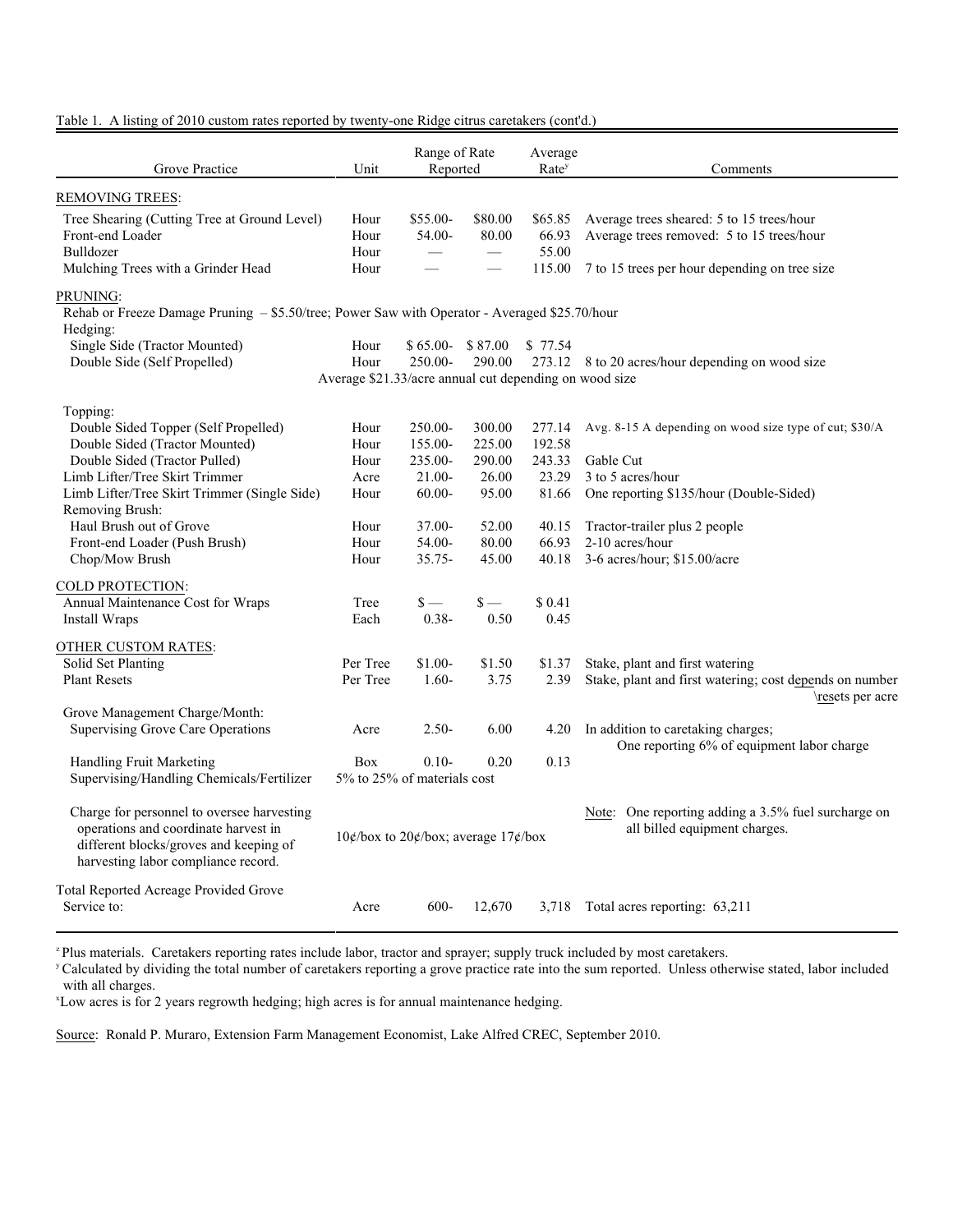| Grove Practice                                  | Unit |                                 | Range of Rate<br>Average<br>Reported<br>Rate <sup>y</sup> |         | Comments                                      |
|-------------------------------------------------|------|---------------------------------|-----------------------------------------------------------|---------|-----------------------------------------------|
| <b>CULTIVATION AND EQUIPMENT:</b>               |      |                                 |                                                           |         |                                               |
| Labor                                           | Hour | $$14.00-$                       | \$20.00                                                   | \$16.45 | Plus transportation and equipment             |
| Mechanic Labor                                  | Hour | $45.00 -$                       | 75.00                                                     | 50.95   | Labor and service truck                       |
| Rotovate                                        | Hour | $40.00 -$                       | 60.00                                                     | 46.93   |                                               |
| Disc $7-8$ '                                    | Hour | $35.00 -$                       | 45.00                                                     | 39.69   | One reporting \$11,00/acre                    |
| Disc 10-12'                                     | Hour | 38.00-                          | 50.00                                                     | 41.51   |                                               |
| Mow: 9-10'                                      | Acre | $12.00 -$                       | 14.00                                                     | 12.83   | Average \$36.50/acre                          |
| $15 - 16'$                                      | Hour | 38.00-                          | 55.00                                                     | 46.87   |                                               |
| $15 - 16'$                                      | Acre | $12.00-$                        | 16.00                                                     | 13.50   |                                               |
| V-Mower                                         | Acre | $11.00 -$                       | 16.00                                                     | 12.45   |                                               |
| V-Mower                                         | Hour | $42.00 -$                       | 46.75                                                     | 45.00   |                                               |
| Herbicide <sup>z</sup> (Strip/Band–Single Boom) | Acre | $13.75 -$                       | 15.00                                                     | 14.37   | Plus materials                                |
| Herbicide <sup>z</sup> (Strip/Band-Double Boom) | Acre | $13.00 -$                       | 15.50                                                     | 14.29   | Plus materials                                |
| Herbicide <sup>z</sup> (Chemical Mow)           | Acre | $3.50 -$                        | 5.00                                                      | 3.73    | Plus materials                                |
| $Temik^z$                                       | Acre | $13.50 -$                       | 15.00                                                     | 14.09   | Plus materials                                |
| Plow                                            | Hour | 38.00-                          | 45.00                                                     | 41.00   |                                               |
| Backhoe                                         | Hour | 47.50-                          | 60.00                                                     | 51.33   |                                               |
| Bush Hog                                        | Hour | $\overbrace{\phantom{12333}}$   | $\overline{\phantom{m}}$                                  | 45.00   |                                               |
| Middle Buster                                   | Hour | $40.00 -$                       | 45.00                                                     | 42.14   | With tractor and driver                       |
| Mound Builder                                   | Hour | $\hspace{0.1mm}-\hspace{0.1mm}$ | $\overline{\phantom{m}}$                                  | 40.00   | With tractor and driver                       |
| Grader Blade                                    | Hour | $36.00 -$                       | 45.00                                                     | 41.50   | Tractor/blade and driver                      |
| Water Truck with Driver                         | Hour | 35.00                           | 42.00                                                     | 39.02   |                                               |
| Pickup Truck with Driver                        | Hour | 34.30-                          | 50.00                                                     | 40.29   | Average miles traveled per year: 20,400 miles |
| Flatbed/Transport Truck with Driver             | Hour | $\hspace{0.1mm}-\hspace{0.1mm}$ | $\hspace{0.1mm}-\hspace{0.1mm}$                           | 85.00   |                                               |
| <b>Tractor with Driver</b>                      | Hour | $35.00 -$                       | 45.00                                                     | 38.60   |                                               |
| ATV with Driver                                 | Hour | 24.00-                          | 30.25                                                     | 26.12   |                                               |

| SPRAYING: <sup>z</sup>              |      |           |                                              |         |                       |
|-------------------------------------|------|-----------|----------------------------------------------|---------|-----------------------|
|                                     |      |           | 1,000 Gallon Tank<br>with Electronic Sensing |         |                       |
|                                     |      | Low       | High                                         | Average |                       |
| 500 GPA                             | Acre | $$38.00-$ | \$45.00                                      | \$41.89 |                       |
| 250 GPA                             | Acre | $30.00 -$ | 38.75                                        | 35.21   |                       |
| 125 GPA                             | Acre | $25.00-$  | 30.50                                        | 28.68   |                       |
| 100 GPA                             | Acre |           |                                              | 25.00   |                       |
| 50 GPA                              | Acre | $20.00-$  | 25.00                                        | 23.33   |                       |
| Low Volume Ground Spray for Psyllid | Acre | $5.00-$   | 9.00                                         | 6.83    | Average 60 acres/hour |

Control (every other middle)

Aerial Fixed Wing: \$5.50/acre @ 5 gallons/acre; \$7.50/acre @ 10 gallons/acre; \$10.50/acre @ 15 gallons/acre; One reporting \$4.10 @ 2 gallons/acre

| FERTILIZING:2                                   |                |                                                   |          |       |  |                                                      |
|-------------------------------------------------|----------------|---------------------------------------------------|----------|-------|--|------------------------------------------------------|
| Dry (Bulk)                                      |                | Acre                                              |          |       |  | $$9.00 - $10.75 \quad $9.75 \quad$ Plus materials    |
| Dry (Bulk) VRT Spreader-Electronic Sensor Acre  |                |                                                   | $9.00 -$ | 12.00 |  | 10.71 Plus materials                                 |
| Lime or Dolomite                                |                | Acre                                              | $8.50-$  | 10.75 |  | 9.79 Plus materials                                  |
| Fertilize Young Trees: <sup>2</sup> Hand Spread |                | Hour                                              | 14.00-   | 20.00 |  | 16.45 Plus transportation and materials; $15¢$ /tree |
|                                                 | Fert. Spreader | Average: \$6.96/acre; \$35.00/hour Plus materials |          |       |  |                                                      |